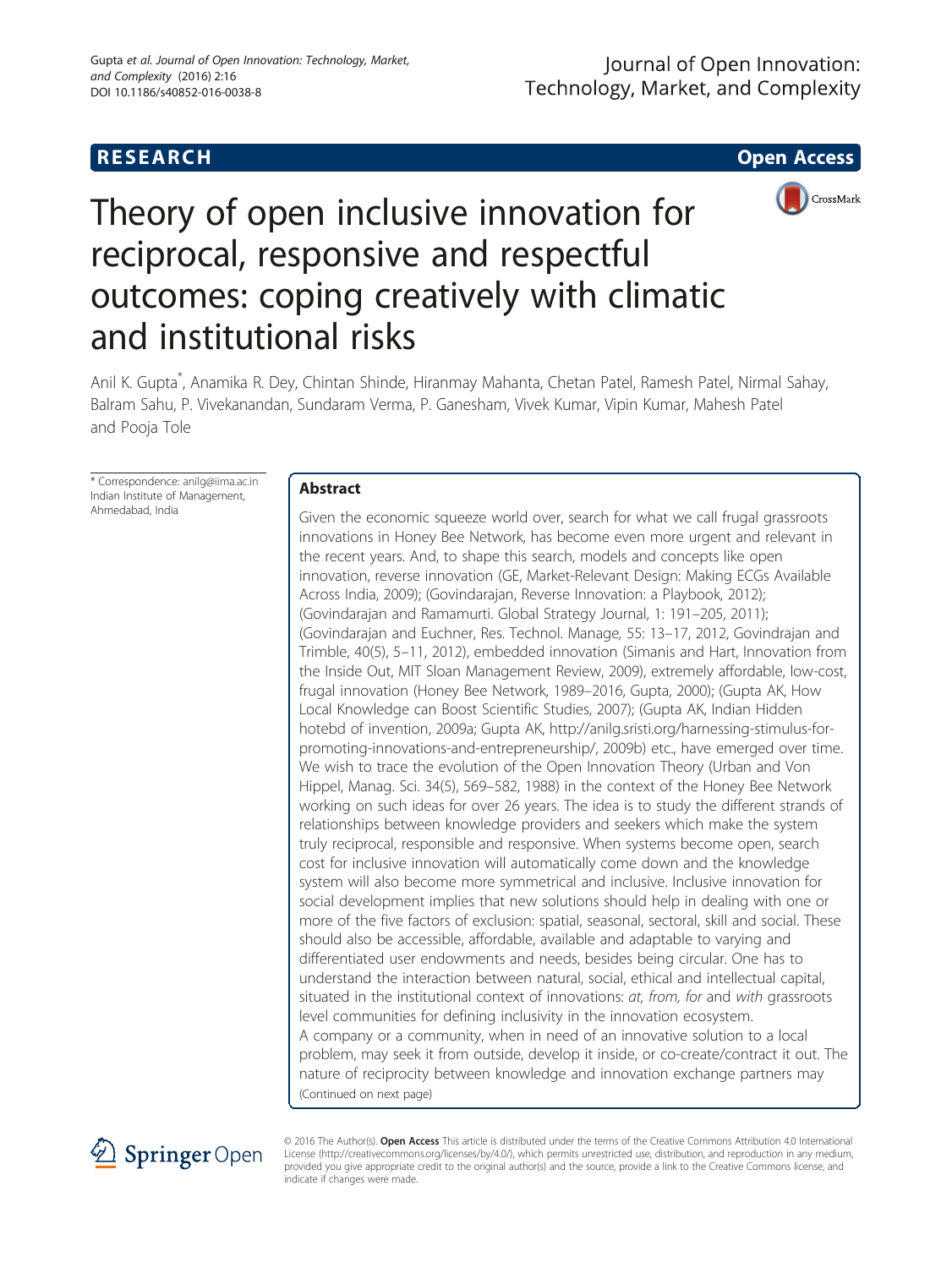### (Continued from previous page)

have different types of asymmetries (Bansemir and Neyer [2009\)](#page-12-0). Different ethical principle enunciated in the Honey Bee Network may or may not be followed. The discourse on open innovation has been biased in the favour of corporates seeking ideas form outside rather than sharing their own innovation/knowledge as a public good or commons, or even at low cost with less-advantaged industry actors. In this paper, we reflect on such biases that companies and scholars have developed and propose a framework to temper it. The need for such a correction becomes even more important when various kind of climatic, institutional and market risks are making socio-economic systems more fragile and vulnerable to various uncertainties and fluctuations.

Coping with risks is significantly related to malleability of innovations. The process of evolving and nurturing innovations may have a bearing on their eventual adaptability to user. We argue that when both technology platform and application domains are known well, the incubation model works. Generally, through this process, incremental innovation grows better. But, when both are unknown or are ambiguous, sanctuary model works better. In incubators, the chaos is outside and the order is inside. In sanctuary, it is the opposite. It is not very surprising that sanctuary nurtures innovation which is more suited to fluctuating climate and market-uncertain environments.

Innovations don't have relevance only at artefactual level. One can learn at metaphorical, heuristic and gestalt levels too. Building bridges between formal and informal knowledge systems poses a unique challenge in designing reciprocal and responsible open innovation platforms? This paper pleads for more reciprocal, respectful and responsible exchanges of knowledge between formal and informal sector adding value to the contributions of grassroots green innovators.

# Introduction

The frugality (or low-cost, affordable nature of innovations) emerged as an inalienable feature of grassroots innovations 26 years ago while setting up the Honey Bee Network. The Network recognised that materially-constrained people had no choice but to intensify the knowledge input and economise the material costs. It has taken the world a long time to recognise the merit of frugal innovations, partly triggered by the global economic squeeze and partly, by the consumer preference in emerging economies where growth potential is evident. The frugality is not a transient concept: When under pressure, be frugal, else, be wasteful or indifferent to the concept of extreme affordability! It is important to stress that frugality is not just about the affordability. A five-cent sachet of detergent soap or a mouth freshener may be extremely affordable. It may appear to be frugal too. But, when one calculates the cost of collecting the plastic packaging material from thousands of rural and urban locations, this may turn out to be an extremely costly innovation for the environment. Therefore, frugality must blend affordability with circularity (the ability of waste being repurposed, recycled or incorporated in different value chains without affecting the environment adversely). The openness of knowledge system at community level facilitates emergence of open and reciprocal innovations for dealing with climatic, institutional and market risks.

In this paper, we provide a grassroots perspective to the open, reciprocal, responsive and respectful innovations, which are often very frugal. However, we must clarify at the outset that not all grassroots innovations are frugal or even sustainable; though, most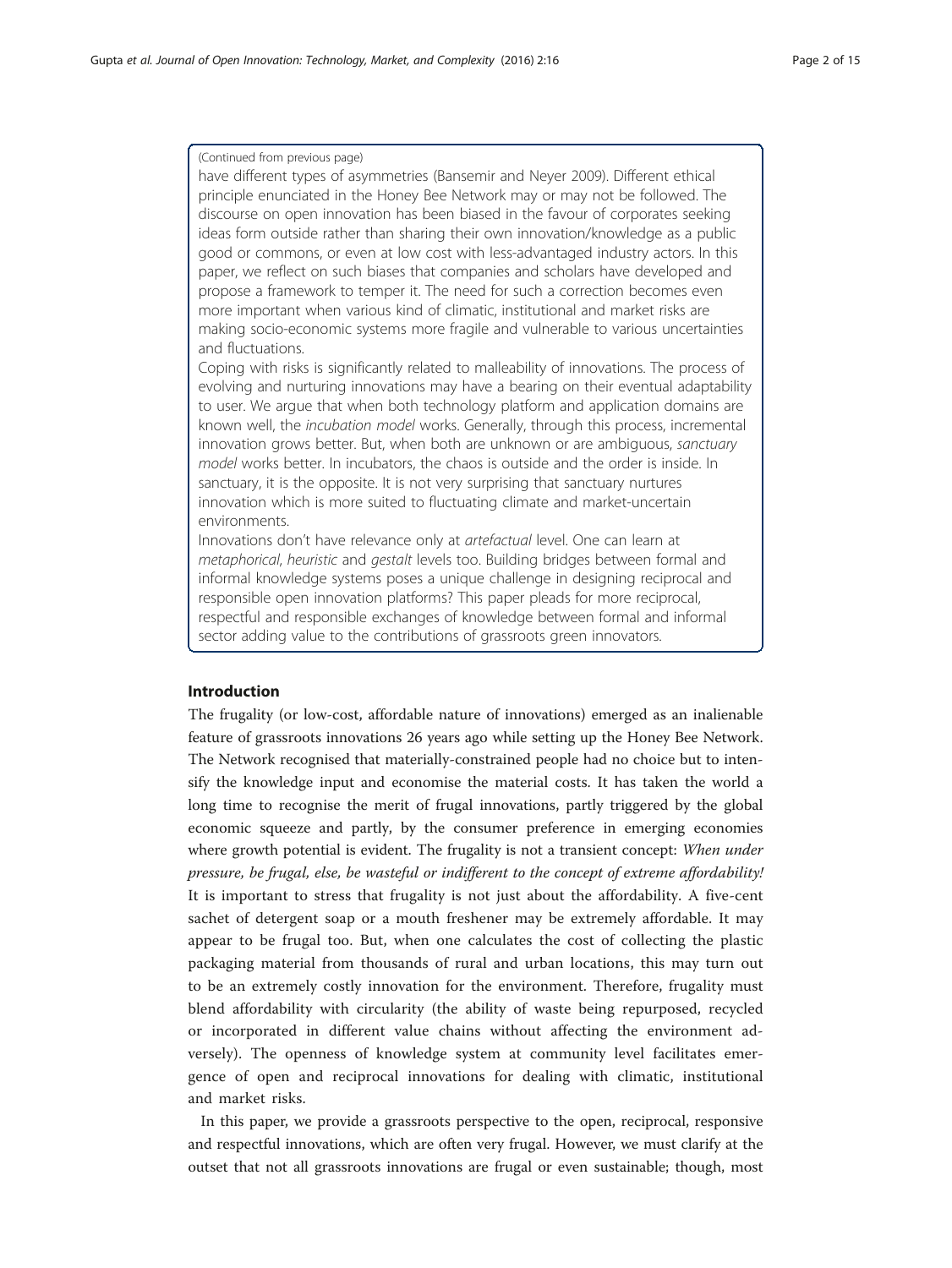are. The institutional platforms created by the Honey Bee Network will be explained so that other countries and communities can build upon this experience and develop their own endogenous models.

# Part I

#### Theory of open, reciprocal, responsive and respectful innovations

When the Honey Bee Network volunteers started looking for odd balls, the creative people who had solved a local problem through their own efforts, the openness of the communities and innovative individuals to share their ideas with us manifested clearly (Gupta [1988;](#page-12-0) Gupta [1995a](#page-12-0); Gupta [2000](#page-13-0); Gupta [2011](#page-13-0); Gupta [2006](#page-13-0); Gupta and Mashelkar [2005](#page-13-0)). Why should somebody share one's ideas with others, with no expectation of returns to begin with? It is not entirely an altruistic behaviour. Sharing generates potential for feedback and thus improves the knowledge base. People share when they trust. The trust emerges when people seeking knowledge are genuine learners, and iterative exchanges and creation of interdependence generate confidence (Mayer et al. [1995](#page-13-0)). Without sharing the prior knowledge and ideas, search for new ideas often does not yield results. Sharing, therefore, may precede seeking. Openness becomes reciprocal when both sides are willing to share with each other. The responsibility comes when the knowledge shared is used by both the parties – the provider and the user – with responsibility towards the community, nature and also, for the future generation. Not everybody may discharge one's responsibility towards each stakeholder equally well. When the seeker and the provider of the knowledge and the innovations develop mutual trust and responsibility, they also become respectful towards each other's cultural and moral sensibilities and constraints. However, in practice, such mutuality is rarely obtained.

Keeping aside the open, reciprocal and responsible open innovation experience of more than 26 years of Honey Bee Network experience, a brief look at the recent the recent writings shows a bit narrower definition of the subject. Authors have treated openness as willingness to use knowledge/ideas from customers, orther organizations, R and D institutions, suppliers/vendors etc., outside the firm (West, Salterb, Vanhaverbekec, and Chesbrough [2014](#page-14-0); Chesbrough [2003, 2006, 2011;](#page-12-0) Urban and von Hippel [1988](#page-14-0); von Hippel [2002](#page-14-0), [2005](#page-14-0); Von Hippel et al. [2011;](#page-14-0) Dahlander and Gann [2010;](#page-12-0) Baldwin and von Hippel [2011](#page-12-0); De jong et al. [2008;](#page-12-0) De Wit et al. [2007;](#page-12-0) Hyo et al. [2016\)](#page-13-0). Yun et al. ([2010](#page-14-0)), and Yun and Avvari [2012](#page-14-0); Bughin, Chui and Johnson, [2008;](#page-12-0) Gassman and Enkel, [2004;](#page-12-0) Immelt, Govindrajan and Trimble, [2009;](#page-13-0) Govindrajan and Trimble, [2012](#page-12-0); West and Bogers, [2014](#page-14-0); Pansera, [2013](#page-14-0); Di Minin, Frattini, and Piccaluga [2010](#page-12-0). In an interesting contribution traced the experience of open innovation system in small and medium industry, a rather neglected sector in literature on the subject in Korea, particularly during their transition to high tech domains. Laursen and Salter ([2006](#page-13-0)) found a crivilinearnar experience in performance among firms searching innovations from outside. In a more recent study, Laursen and Salter [2014,](#page-13-0) find those firms which are able to protect their own intellectual property (that they don't let their knowledge be leaked to outsiders) are able to get into more viable collaborations for seeking knowledge and ideas from outside. This apparent paradox of open innovation is conceptualised as high outside-in but low or no inside-out in the theoretical framework presented here.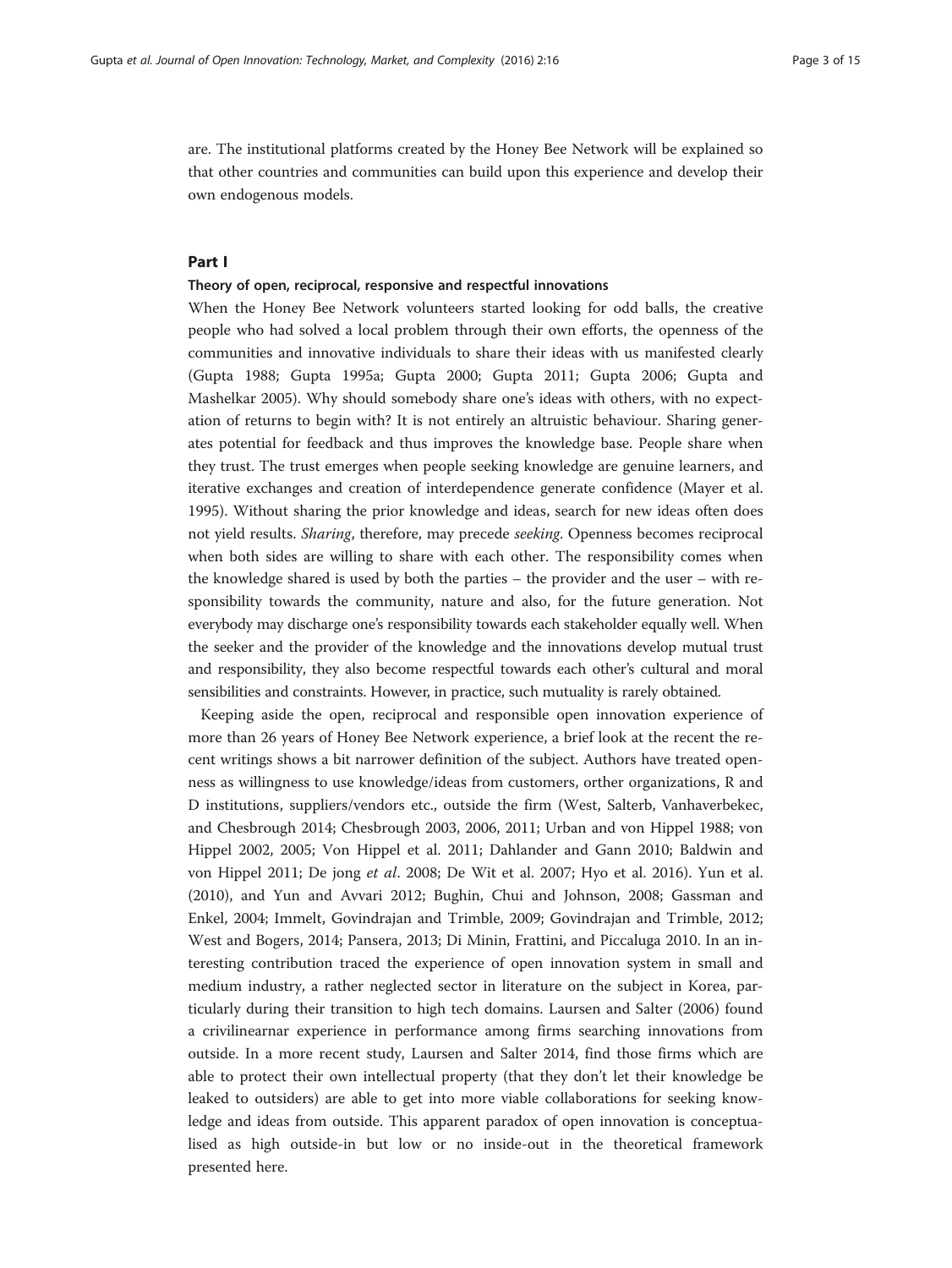Let us look at binding constraints at different levels and varying degree of openness in sharing one's knowledge and innovative solutions. We discuss four key conceptual schemes in this regard: (a) Innovation playground: Inside out vs. outside in (Gupta [2013](#page-13-0); Gupta [2015a, b](#page-13-0); Gupta [2014b](#page-13-0); Gupta [2016](#page-13-0)); (b) Reciprocity vs. responsibility (Gupta [2003](#page-13-0); Gupta [2014a;](#page-13-0) Owen et al. [2013](#page-13-0); Esders [2013](#page-12-0)); (c) Knowledge interface across community, public and individual domains (Gupta and Sinha [2002;](#page-13-0) and (d) Communication and power one way, two way and no way communication, with one way, two way and no way power, Gupta [1980\)](#page-12-0).

#### (a) Innovation playground: Inside out vs. outside in

Innovation exchange between corporations and communities can be guided by various ethical and efficiency considerations. In the available literature, openness of corporations to seek ideas from outside on various terms is considered a kind of open innovation policy. Even if corporations do not share what they did with that knowledge, it is still considered open. On the other hand, von Hippel and others have considered willingness of users to share their derivative innovations with the corporations manufacturing those products without any reciprocity as a sign of openness in innovation (Bogers and Bastian, [2010](#page-12-0); von Hippel, [2005\)](#page-14-0). We deal with four strands of exchanges: (i) Low inside out – low outside in; (ii) Low inside out – high outside in; (iii) High inside out – low outside in; and (iv) High inside out – high outside in.

(i) Low inside out – low outside in

In this case, the corporations are behaving like an ostrich, unwilling to share and equally unwilling to learn from outside. Such organisations are not very resilient and are often found vulnerable to various climatic, institutional and market risks. In the absence of a large repertoire of coping strategies within organisations, they buckle in. It is not before too long that such organisations disappear. The communities which exhibit similar behaviour go through 'involution' instead of 'evolution' and may either disintegrate or get incorporated under some other dominant identities.

(ii) Low inside out – high outside in

The sponge like behaviour is shown by the organisations in such an exchange relying on crowdsourcing (How [2006;](#page-13-0) Poetz and Schreier [2012\)](#page-14-0). The corporations are willing to learn from outside at different terms, including one-time or milestone-based payment, just a thank you note, non-monetary recognition, etc. Many large corporations use this kind of crowdsourcing strategies. They claim to follow open innovation but do not share much of their own knowledge with the outsiders or the providers of even knowledge, idea and innovations. They seldom let the external idea or innovation provider know as to what they did with the idea, how much wealth did it generate, if at all, and how many other derivative innovations were triggered by that innovation. If they shared all this, the selfrespect of the knowledge/innovation provider will go up and may be, she would value her own ideas more than before. Since a large number of us are worst enemies of our own ideas, in the absence of such feedback, we do not know the cost of ignoring such ideas. Despite being a dominant paradigm, one cannot expect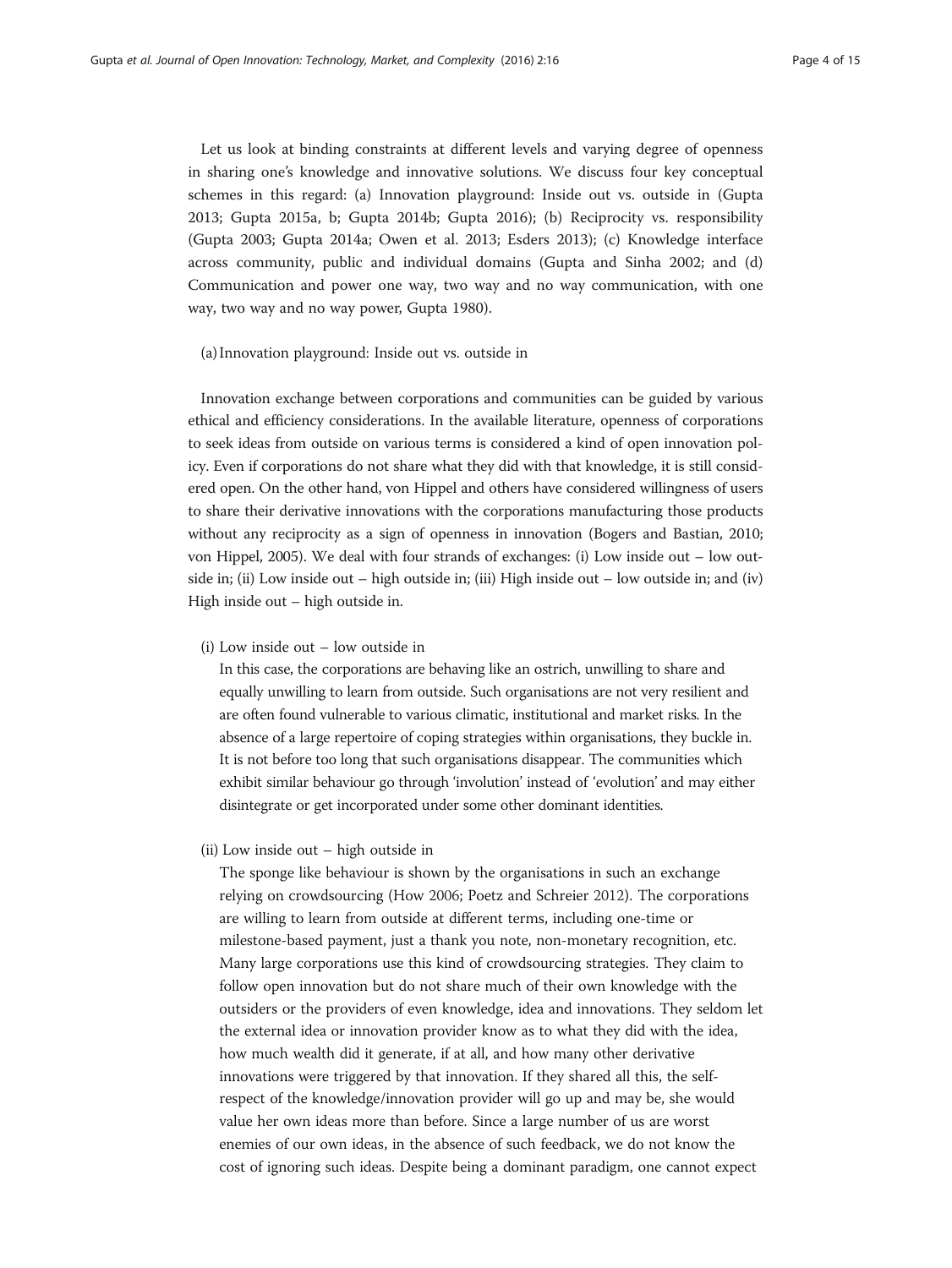such an institutional arrangement to last very long. Eventually, some of the promising idea providers might allocate their energies elsewhere.

(iii) High inside out – low outside in

The pollinator kind of behaviour, evident in this case, is one of the very benign models of open innovation. The companies like Tesla (Quinn and Brachmann [2014](#page-14-0); Moritz et al. [2015](#page-13-0)) shared their patents in open to encourage competition and expand infrastructure (of charging stations for electrical car) and generate new knowledge about how others use the knowledge produced by the pollinator. They create knowledge public goods, without generally any expectation of reciprocity. There is no corporation or other formal research and development R&D institution which cannot share some of its knowledge with outsiders, or create knowledge public goods. Being the industry leader, lesser willingness to learn from outside may prove to be a costly error in the long term.

(iv) High inside out – high outside in.

This is the most mutually-empowering model of innovation policy in which one is willing to learn a lot from outside and one is equally willing to share a lot. This requires a big heart and a big mind (dil bada, dimag bada). Such organisations are likely to be more sustainable in the long run. Their growth and development is contingent on a constant iterative cycle of learning and sharing. The Honey Bee Network signified this approach of open innovation relentlessly for the past 26 years. Even when National Innovation Foundation (NIF) facilitated the filing of patents using the concept of 'technology commons' (Sinha [2008](#page-14-0); Gupta [2007](#page-13-0)), it ensured that people-to-people copying was not only allowed but also encouraged. People-to-firm exchange of knowledge and ideas was to take place through licensing. It hybridises the open-source model with stratified IP-based closed model.

It is important for the corporate leaders to recognise the value of ideas from outside, including from the grassroots level. But, without mutual respect and responsibility, a reciprocity may not be symmetrical. It is to overcome the inherent institutional asymmetries that one may need benevolent brokers/intermediaries (like SRISTI, GIAN, NIF, SEVA, Palle Srujuna etc., members of Honey Bee Network) to mediate, moderate and monitor the exchange of ideas between the formal and informal sectors.

(b)Reciprocity vs. responsibility

The reciprocity can be generalised or specific. Many studies have looked at reciprocity among team members within firm but not among firm and outsiders, particularly in the informal sector (West and Bogers [2014,](#page-14-0) except Schaarschmidt [2012](#page-14-0), who looks at reciprocal exchange in open software community, a subject well researched). Neglect of reciprocity between formal sector (firm) and the informal sector (grassroots idea/knowledge or innovation providers) in the recent reviews makes this case of genuine reciprocal and responsible innovation even more worthy of urgent attention (Gupta [1998](#page-12-0); Gupta [2003;](#page-13-0) Gupta [2006](#page-13-0); Gupta [2009a;](#page-13-0) Gupta [2012\)](#page-13-0). A community may provide a herbal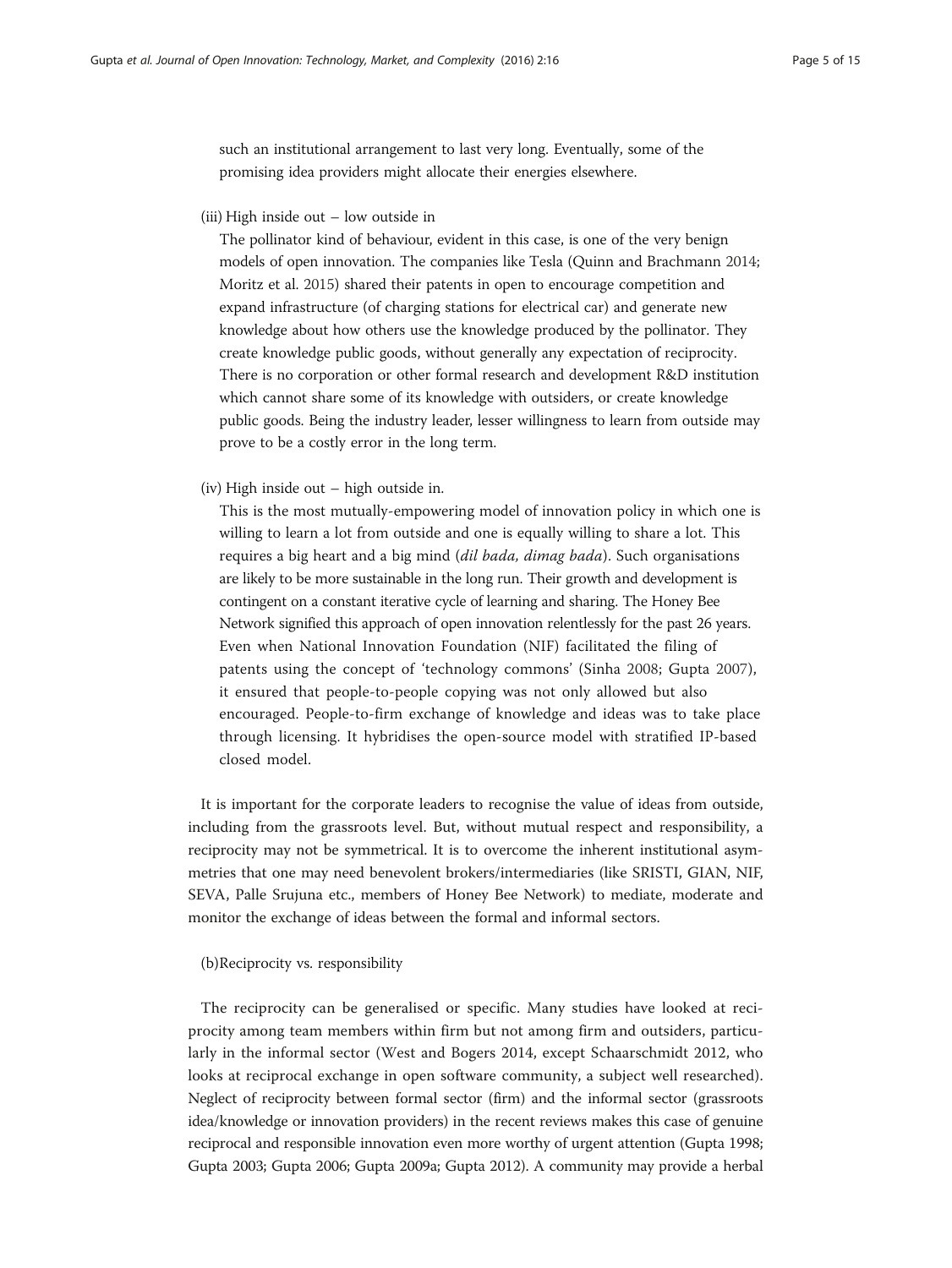innovative drug for treating a disease. The corporation may provide its own solutions for the same disease to the community. This is a specific exchange. Alternatively, the corporation may build a school, organise a plant identification campaign or workshop in lieu of the community providing a herbal lead. In some cases, the rights of individuals may be intertwined with the rights of the communities, particularly among indigenous/ local people. In such cases, the ability of a corporation to deal with risk and uncertainty can be augmented if it accesses such knowledge from the community elders. It may not necessarily provide modern weather station data or some such knowledge, which communities may or may not value. It may build either infrastructure, or create knowledge/innovation databases in local languages in lieu of specific technological leads. Such generalised reciprocities tend to strengthen the individual and community capabilities beyond the specific technological domain. In some cases, this may embolden the community to negotiate the favourable terms of innovation exchange with formal sector. There are four situations where reciprocity may be significantly high or marginal in nature *vis a vis* degree of varying responsibility likewise such as (i) High reciprocity and low responsibility; (ii) High reciprocity and high responsibility; (iii) Low reciprocity and high responsibility, and (iv) Low reciprocity and low responsibility.

(i) High reciprocity and low responsibility

There are many public organisations, open-source databases and other such platforms which share information and also receive it without any restriction. But, when it comes to responsibility for consequences, these generally use the disclaimer about their limited ability to take responsibility for consequences. This problem becomes complex when people using this innovation or knowledge database do not have adequate ability to interpret the claimed validity by formal sector or take the risks involved. However, on the balance, such a model of open innovation does promote societal learning a great deal and the benefits far outweigh the costs. The transaction costs of both provider and receiver of knowledge are also low in this model. The problem is that there are not too many such open databases of innovations yet. The database on common property institutions innovation (sristi.org/cpri) is one such database. It is a collection of indigenous, common property institution case studies from around the world, mobilised mainly from secondary but, some from primary sources too. The responsibility for accuracy rests with the author. The reciprocity is high because nobody has objected to the inclusion of their work with full credit in this database. It helps researchers and community-based organisations that are looking for new heuristics for collective management of natural resources at local level. Such open-innovation platforms do fertilise the ground for imagination and help in cross-pollination of ideas.

(ii) High reciprocity and high responsibility

This is a case where provider and user of knowledge are equally responsible and reciprocal. If a user of a product made by a company innovates to add some new feature, new function, modify the form to fit new niches, overcomes some of the deficiencies or finds some new applications and shares these with the manufacture, he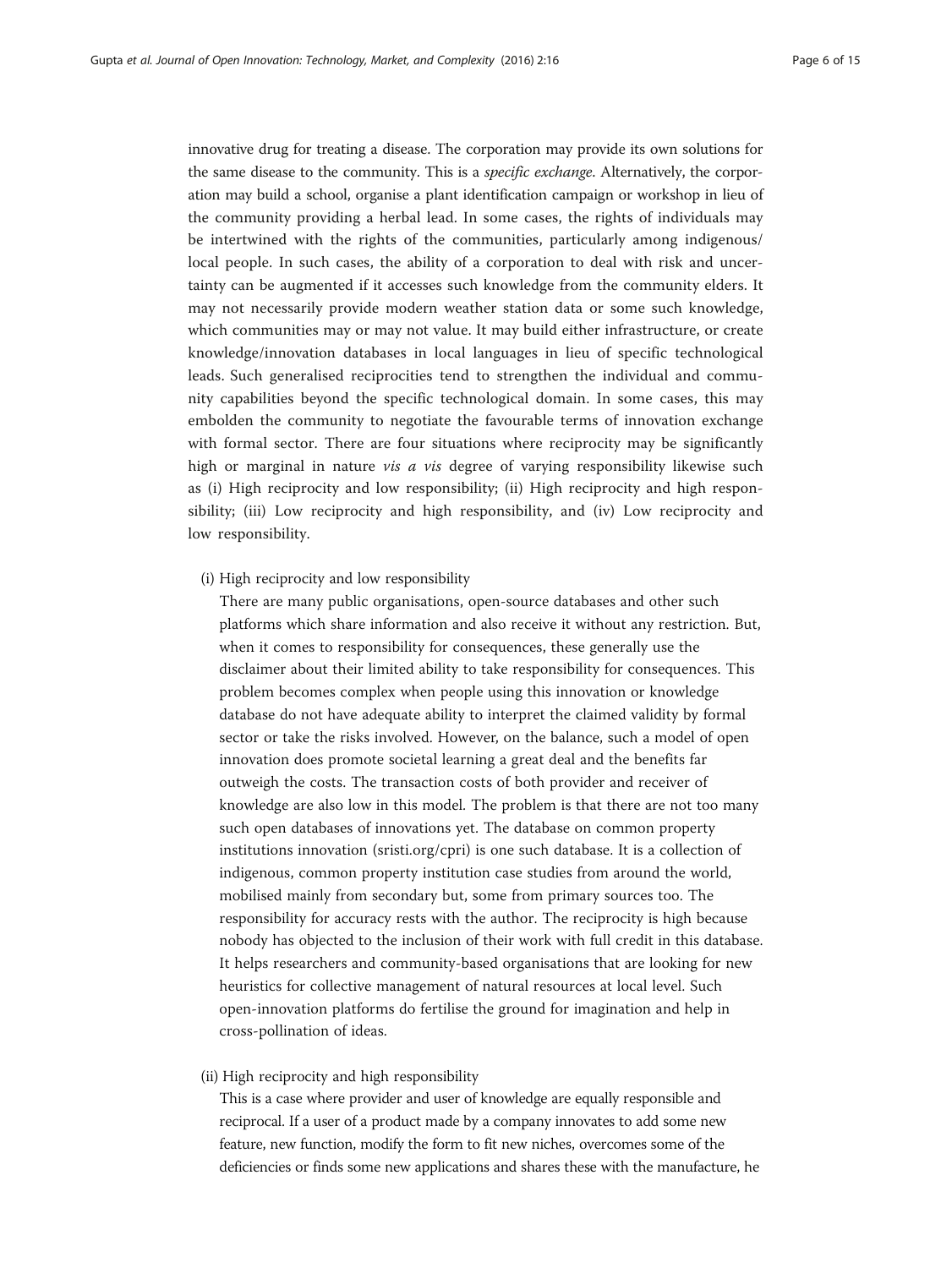has performed a highly responsible act. If the manufacturer evaluates it, shares the feedback and in some cases, agrees to co-create the solution with benefit-sharing, then it will be a case of high reciprocity and high responsibility (Gupta [2000,](#page-13-0) [2012](#page-13-0)). It is a different matter that in the literature on open innovation, such cases are few. The Honey Bee Network is an exception. A large number of ideas contributed by children and many grassroots innovators have been valorised by the team of professionals in NIF, Society for Research and Initiatives for Sustainable Technologies and Institutions (SRISTI) and Gujarat Grassroots Innovation Augmentation Network (GIAN) with full credit and benefits to the idea providers. Openness on both the sides has led to mutual trust and responsibility. More than 800 patents and other forms of protection (e.g. Plant variety protection for crop varieties developed by the farmer breeders) have been extended to children and grassroots innovators through pro bono help of the patent attorneys, using public funds by NIF in the name of the innovators. Entire license fee of about 10 % of these innovations, so far commercialised, has also been shared with the innovators completely.<sup>1</sup>

The techpedia.sristi.org has information about 190,000 engineering projects, pursued by 550,000 students from over 600 institutions in India. This is one of the largest open-innovation platforms which has authentic information sourced from various academic institutions. Similarly, the Gandhian Young Technological Innovation Awards are listed at gyti.techpedia.in with mutual responsibility and reciprocity, among the students, their guides and SRISTI.

# (iii) Low reciprocity and high responsibility

This is a case where a teacher or a formal sector technologist shares all that he knows and the student or community member asks about all that he does not know. Both sides perform their roles in knowledge economy and share ideas to reinforce shared learning systems. But, there is not much that they are obliged to reciprocate to. There is an exchange of ideas but with little, if any, specific or generalised reciprocity. Online learning platforms for start-ups and innovators can be very useful for the open innovation systems. However, there are not too many examples where start-ups have shared their problems and the innovative ways in which they solve them as an open-source learning material for the other budding innovation-based start-ups.

# (iv) Low reciprocity and low responsibility

This category signifies a case where many corporate actors may benefit from the user-driven innovations (often without any acknowledgement, credit or benefit/ knowledge sharing). The users also may not go out of their way to share. Many roadside mechanics routinely modify the features of various automobiles or gadgets which the manufacturer may not have taken note of. For instance, the cycle manufacturers have generally ignored a feature of footrest for children sitting on the horizontal bar. Their legs do not reach the mudguard or the triangular rod. Mechanics add a simple strip which can be horizontal to the triangular bar and, when turned at 90°, becomes a footrest. The design of the cycle has not changed nor the users have pursued with the manufacturers to bring about this and other features. So much of design inertia can be explained by mutual apathy.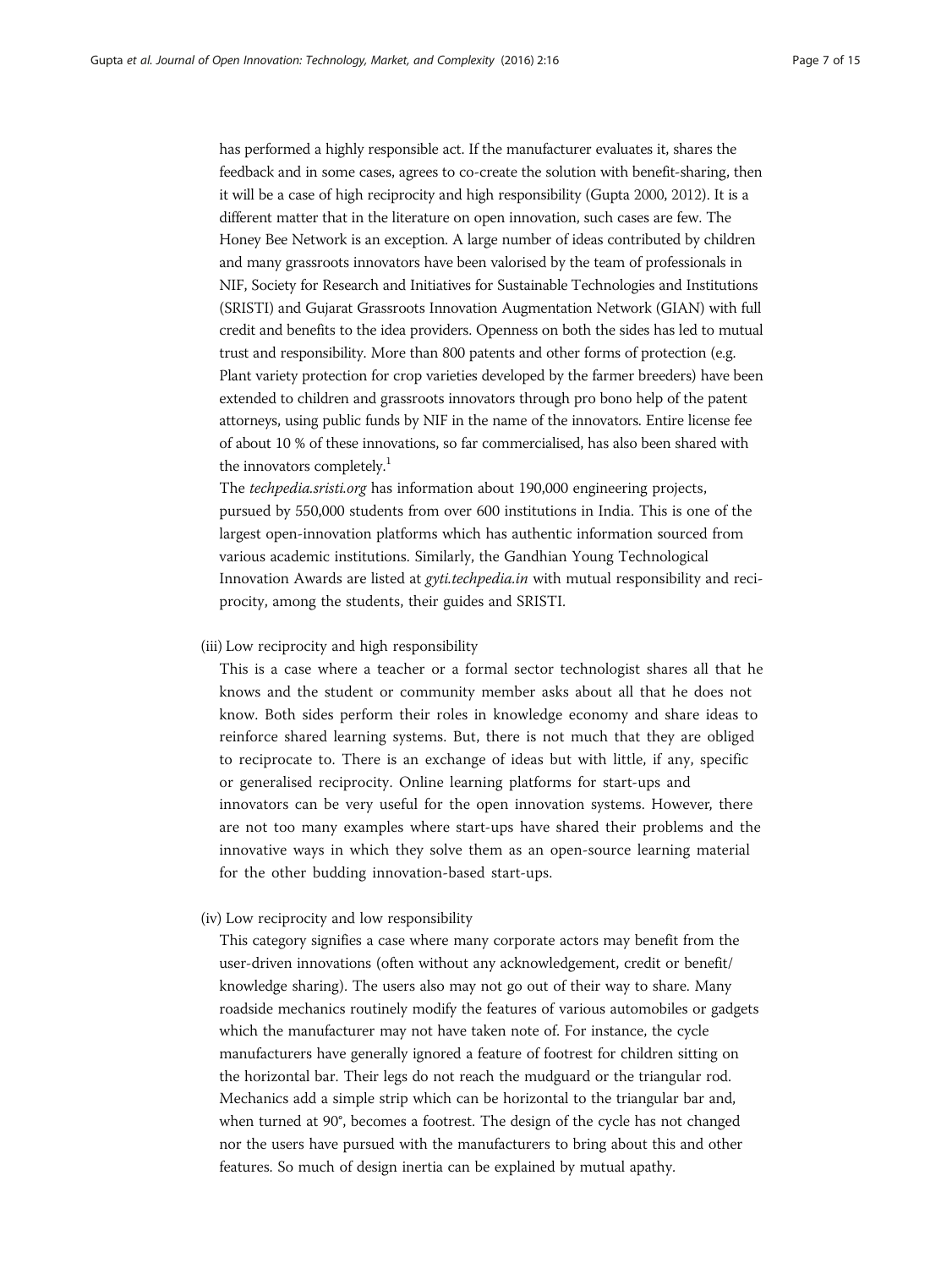The theory of open innovation has more or less ignored the relative contribution of reciprocity and responsibility so far. By bringing this dimension, the ecosystem for open innovation becomes more empathetic and empowering for all the actors (Macnaghten et al, [2014\)](#page-13-0). The result is that learning quotient goes up significantly. The meaning of a responsible act may not always be shared among all actors in the same way. The corporations used to dealing with outsiders in a contractual language may perhaps restrict their responsibility to the clauses of a knowledgeexchange agreement. Some of them may not even recognise the need for building capacity of knowledge provider, particularly in informal sector, before agreeing to enter into an exchange of

knowledge with them (Gupta, [2007](#page-13-0)). The concept of prior-informed consent (PIC) may be interpreted too narrowly in several cases. At the same time, there are organised sector members who may understand and appreciate the need for going beyond the strict call of the duty and thus behave in a more responsible manner than may be the trend in the industry. The communities can also stint in disclosing their full knowledge if the trust is lacking and thus affect its scientific and technological development. The act of not just sharing knowledge but extracting natural resources within sustainable limits may or may not be recognised as a part of community responsibility. Thus, both sides have to match reciprocity and responsibility; those who have more power have a greater responsibility in any case for ensuring the fairness of exchange in an open-innovation system.

#### (c) Knowledge interface across community, public and individual domains

The three domains of knowledge system are contested as shown in the Table 1 (Gupta and Sinha [2002](#page-13-0)). The knowledge may be restricted to one or a few individuals or a whole community or may be in public domain. The outsiders such as academics or industry representatives may seek the traditional knowledge or contemporary innovations from local communities with or without the consent of community elders. They may then publish a paper disclosing the innovation and thus prevent the community from having any opportunity to protect their knowledge rights or negotiate knowledge transfer at mutually-agreed terms. This kind of asymmetrical knowledge exchange has been going on for centuries and is still in vogue. The openness of an innovation system in this case does not favour knowledge provider as much as knowledge seeker. The situation becomes more complicated when we take the interrelationship of different property rights in knowledge as well as resources (See Table 1).

The open-innovation framework has not grappled with the complexity of knowledge and innovation exchange when knowledge and resource rights are not co-terminus. As

| Table 1        |         |                          |        |        |
|----------------|---------|--------------------------|--------|--------|
|                |         | Knowledge rights/domains |        |        |
|                |         | Private                  | Common | Public |
| Resource       | Private |                          |        |        |
| Rights/domains | Common  |                          |        |        |
|                | Public  |                          |        |        |

Table 1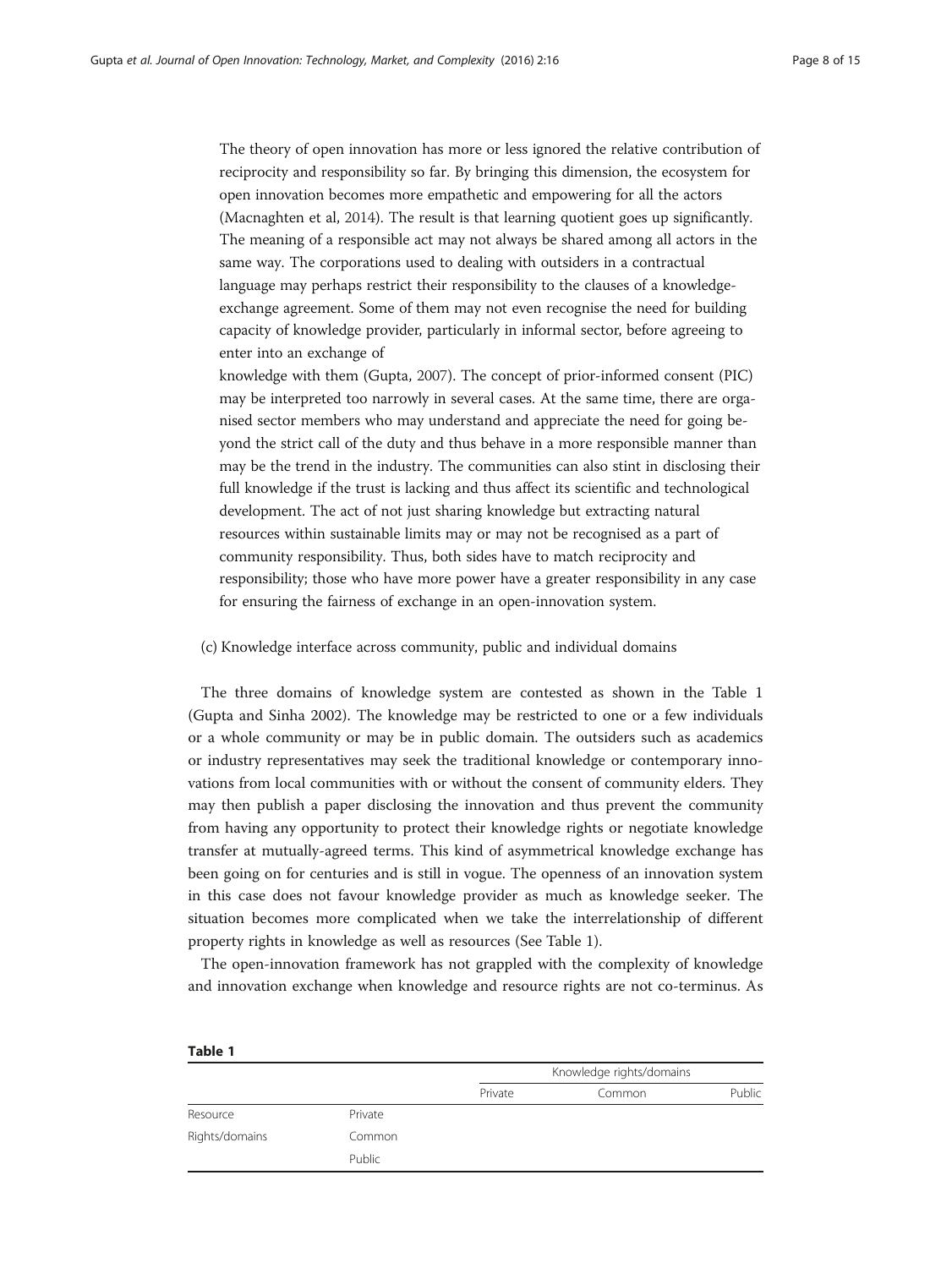a herbal healer, I may have knowledge about therapeutic uses of plants growing in my own garden, my village and on public lands such as roadside or public forest. In different cases, my ability to use knowledge and improving it depends upon my ease of access to the resource. In the absence of flexible access to resources, I may not be able to use the knowledge even if I have it. When I exchange my knowledge with a company, they may like to test and validate it before reciprocating in material/non-material forms with individuals or communities. My ability to share knowledge may also be constrained by community norms and sanctions. It is desirable to take into account the complexity of knowledge and resource-right regimes/domains so that reciprocity and responsibility of various partners can be assigned and apprised in a fair and just manner. This is an evolving field where ethical norms will play as much, if not more, role as institutional and professional norms.

(d)Communication and power one way, two way and no way communication, with one way, two way and no way power (See Table 2, own compilation, adapted from Gupta [1980](#page-12-0)).

This framework was developed way back in 1980 while dealing with the interplay between communication and power among the actors in formal and informal sectors.<sup>2</sup> The ideal case is when both sides have equal power (two-way power) and both sides have the freedom or agency and ability to communicate (two-way communication). Under such conditions, mutual control, accountability and responsibility are fixed so that no one side dominates the discourse.

One-way communication – One-way power is a highly authoritarian model in which those who rule or have authority and power decide what is communicated to others. The recipient has to receive said communication passively. Two-way communication and one-way power could be a situation wherein a scientist or corporate manager may listen to the feedback of the farmers/users but, ultimately exercises his/her authority to decide which feedback to act upon and which to ignore. The possibility of someone having power and not asserting or communicating it is almost zero. If one has power then it will flow through communication mode and meaning. On the other hand, oneway communication with two-way power is possible situation in a democratic election in which the leaders may convey their agenda and the voters may show their power through voting rather than verbally communicating it. Next, one-way communication with no power flow either way represents a tom-tom beater (an announcer on a railway station or any public place) who announces messages to people in a locality, without any power to influence the actual content or its interpretation. Another example of this dynamics is the people who manage propaganda or dissemination, without having the power to influence the content. Two-way communication with two-way power is

|               |         | Power                  |                  |                                 |  |
|---------------|---------|------------------------|------------------|---------------------------------|--|
| Communication |         | One-Way                | Two-Way          | No-Wav                          |  |
|               | One-Way | Authorization          | Fearful Dictator | Street singer or Tom Tom beater |  |
|               | Two-Wav | Farmer Training centre | Empowerment      | Collegial learning              |  |
|               | No-Wav  | Power of silence       | Impossible       | Indifference                    |  |

|  |  | Table 2 Communication and power |  |  |
|--|--|---------------------------------|--|--|
|--|--|---------------------------------|--|--|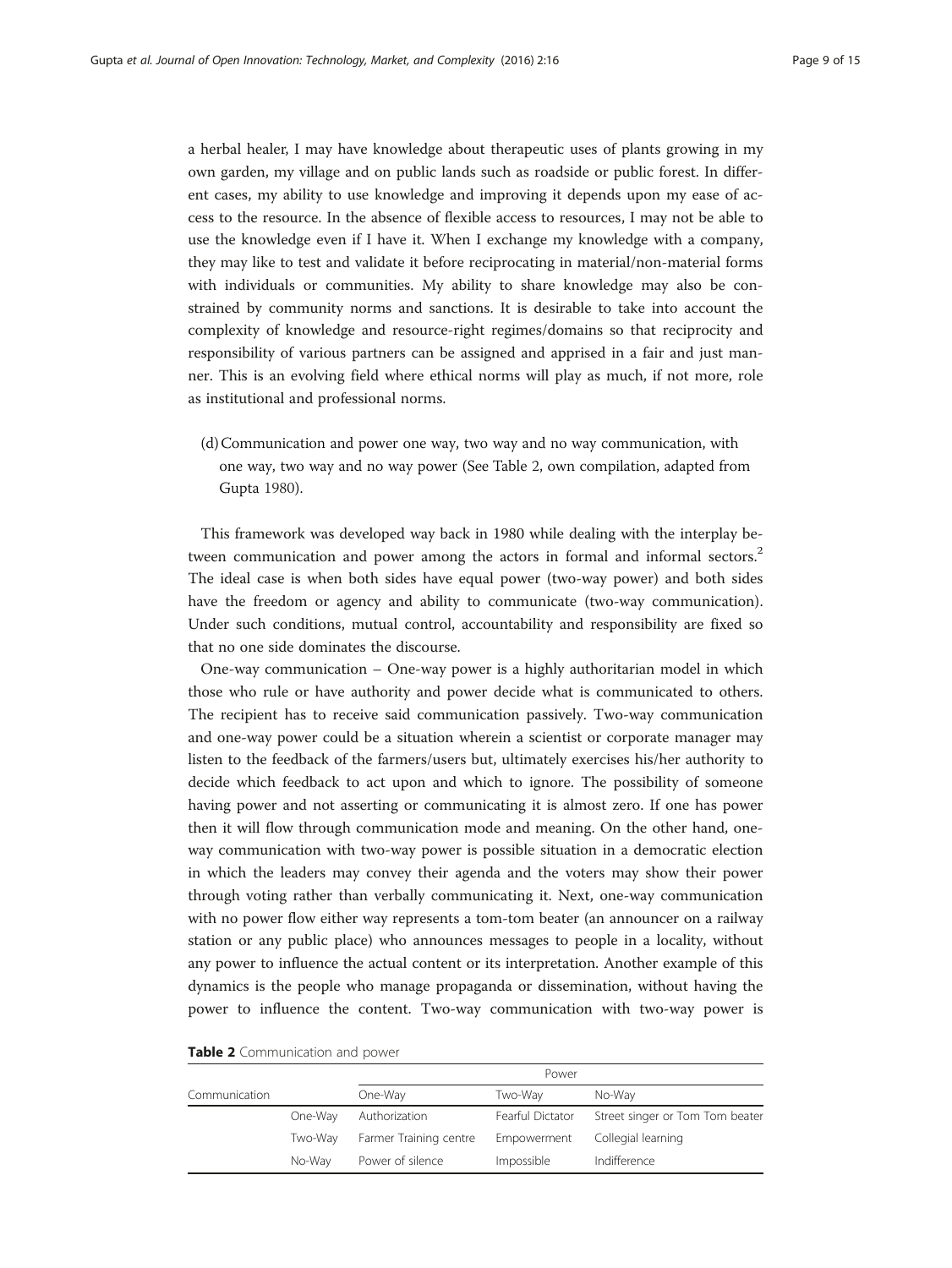perhaps the most sustainable and democratic arrangement. Mao Tse-tung called this the mass-line concept. The brigade was accountable to commune and vice versa. The two-way power makes it democratic and two-way communication makes it humanitarian. The Honey Bee Network has tried to evolve into a social movement, with such norms of horizontal and vertical accountability Gupta [2002](#page-13-0), [2007](#page-13-0). Gandhi ji called a similar approach the *gram swaraj* in which the village community was expected to resolve a lot of common issues through collective will and mutual respect, without direction or interference from higher levels of authority. Both the state and the local bodies maintain their respective domain of power and communicate with each other through mutual responsibility and accountability.

In our context, two-way communication – two-way power will mean that farmers or industrial innovators at the grassroots level will have the power to comment upon and correct, if need be, the action-research agenda designed by scientists, technologists and firms, and vice versa. The scientists and technologists will also have the power to shape the agenda of farmer experimenters and innovators. The open innovation platforms have seldom looked at power asymmetries while evaluating the reciprocity and responsibility in knowledge exchange.

#### Part II

#### Coping with risks through open innovation

The climate change risks affect institutional and community choices in different sectors over space and time in less predictable manner than before. The coping strategies described elsewhere (Dey and Gupta [2016;](#page-12-0) Dey et al. [2015b](#page-12-0) and [2015c](#page-12-0); Dey et al. [2015d](#page-12-0), e, Gupta [1984](#page-12-0), Gupta [1985](#page-12-0), Gupta [1988](#page-12-0); Gupta [1990\)](#page-12-0) include intra household, interhousehold, community and public-level adjustment strategies. The companies and other formal institutions also hedge their risks through various market and non-market instruments. The global concern for frugal innovations shows that long-term, risky R&D projects are favoured less now. To reduce the cost of generating innovative solutions emerging in the market place, many firms are trying to use open-innovation platforms for sourcing ideas from outside. Some of them are also trying to learn from grassroots innovators. However, for the reason mentioned earlier, the norms of knowledge exchange because of the power asymmetries are not able to diffuse the risks of informal sector vis-à-vis the formal sector. The Honey Bee Network model provides several strategies for coping with risks, particularly in agriculture sector by using reciprocal, responsible and respectful norms of knowledge exchange. Various innovations at grassroots level provide extremely-affordable solutions for generating biomass energy, processing food, using various biomaterials for industrial and consumer applications, besides developing solutions for farm operations. Since majority of the grassroot innovators are materially constrained, they tend to leverage the open knowledge more than the material resources. The coping strategies in the wake of climate change require a portfolio of choices which can be shuffled with minimum transaction costs, in a much more flexible manner. This requires very agile institutional response, possible only when mutual trust between the formal and informal sectors is maintained at a very high level.

Failure of crops, unexpected mortality of animals and other kinds of losses during extreme whether conditions can put people under significant loss and debts. Once the market rating of community members goes down, the institutional response may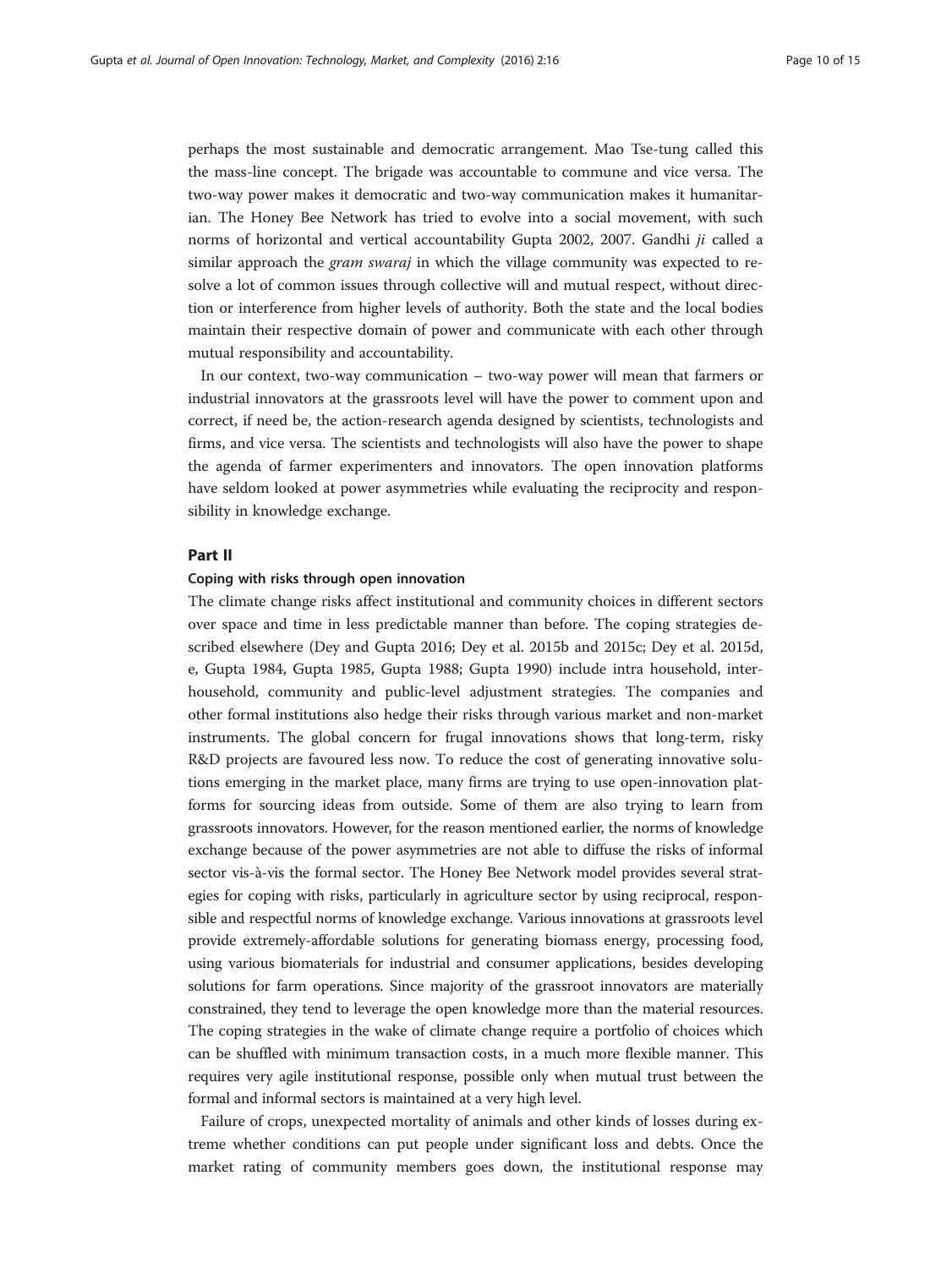become sluggish. It has been argued earlier that risk averse institutions can never help risk averse individuals or groups (Gupta [1988](#page-12-0)). The challenge for open innovation theory is to find ways in which short term vulnerability of poor people in informal sector does not disenfranchise them from various entitlements and opportunities, both in the short and long terms (Dey and Gupta [2015;](#page-12-0) Dey et al. [2015a](#page-12-0); Gupta [2014c](#page-13-0)). Different kinds of risk funds can help unleash the entrepreneurial ability of knowledge-rich, economically poor people. Micro Venture Innovation Fund (MVIF), set up by NIF in 2003 with the help of SIDBI, provides risk capital to grassroots innovators under single signature and without any collateral security. Such models for both monetary and nonmonetary help for empowering innovators are urgently needed in various parts of the world. Community workshops, Fab Labs, wet labs, etc., are needed to add value to local knowledge so that partnership with formal sector may become much more viable than in the case when knowledge or ideas are in the raw form. There is a need for intermediary organisations such as NIF, GIAN or SRISTI to reduce the transaction costs of communities and corporations.

Earlier studies by Gupta ([1981](#page-12-0), [1990](#page-12-0), [1995b](#page-12-0)), Gupta and Mathur [1984](#page-13-0), Dey ([2015](#page-12-0)), and Dey and Gupta [\(2016\)](#page-12-0) have shown that community-coping strategies in drought or flood-affected climate risk regions include a portfolio of material and non-material opportunities which are aimed at individual and groups at different stages of production cycle. But, effectiveness of portfolio diversification is closely contingent on openness of knowledge exchange among different community members as well as external individual and institutional actors. The resilience of the community members to assimilate the consequences of climatic risks and not only cope with them but also transcend them depends upon the flexibility and agility of the support system whether in public or private sector. If the formal sector is not open enough, much less being reciprocal and responsible, then the ability of community to make concurrent changes, whether for salvaging the affected crops or ensuring better returns from future options, is severely constrained. The investment required for generating location-specific contingent options is often missing in the market place. Given the long tail of innovation, the return to the niche-specific innovations is low (Fleming, [2007\)](#page-12-0). Therefore, unless organisations have a much diversified portfolio coupled with public incentives, we may not be able to augment the resilience at community level. In the longer term, this will constrain the market size and adversely affect the growth. One can hypothesise that open innovation may flourish more when the timeframe is long.

When the resources are mobile or fugitive e.g. in fisheries or livestock sector, the coping strategies have to be even more robust and institutional in nature. The models of open innovation in such cases will have to be premised on knowledge networks and inter-organisational networks. In a network economy, depending upon how widely and easily information across different nodes is exchanged, the quick turnaround of ideas and their applications in risky situations can take place through iterative and interactive knowledge system. Greater the mobility and fugitiveness of the resources, greater is the need for network efficiency. Without sufficient trust as mentioned earlier, neither responsibility nor reciprocity will follow to achieve such a kind of network efficiency. Assuming that formal and informal sectors have arrived at a reasonable faith in each other's capabilities and commitment, the prospect of adding value to emerging innovations can be studied through the interface between technological domain and available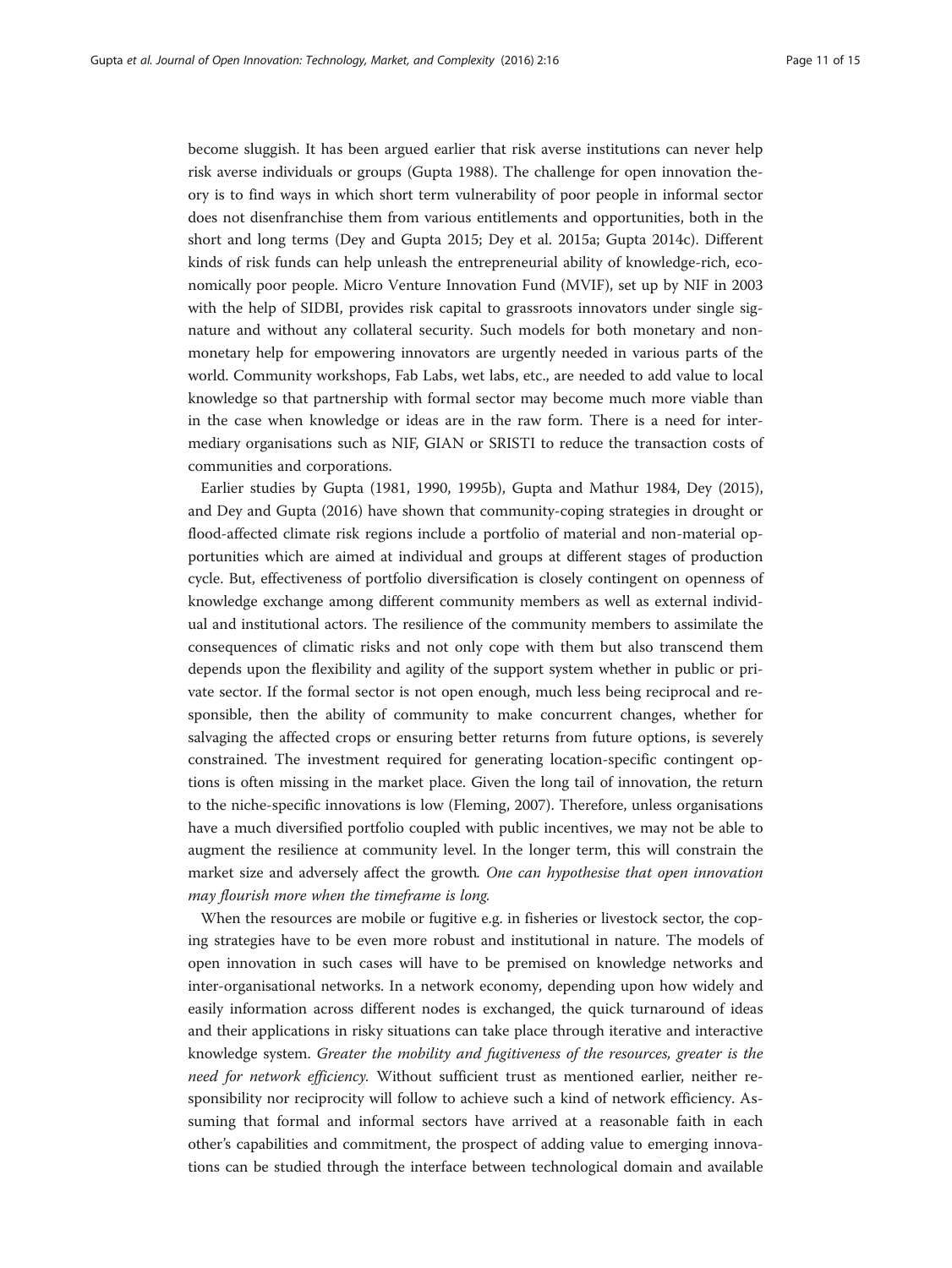technological platform. There are four possible situations in this regard: (1) Domain is known and technological platform is also known; (2) Domain is unknown but platform is known; (3) Domain is known and platform is unknown; and (4) Neither domain nor platform is known.

In the first case of known domain and known technological platform, incubator models of value addition may work. When domain is not known and platform is known, the augmented R&D outsourcing and consortium-based innovation development can take place. When domain is known and the platform is not known, internal R&D in a competitive mode may help. When both are unknown, the sanctuary model is likely to work better. In the incubation model, the chaos is outside and the order is inside. For incremental changes, such models can work. In the sanctuary model, chaos is inside and the order is outside. In such a framework, a lot of randomness is leveraged to generate new configuration of knowledge and institutional network to find solutions. It requires a very high degree of trust and willingness to share one's ignorance. Since domain knowledge is of less consequence, the participation of large number of actors in the innovation system is possible.

When we compare the institutional condition under high risk and institutional context of sanctuary model, we can surmise that the institutional and technological innovations may require the freedom of sanctuary model.

# Conclusion

In this paper, we have argued that the conventional understanding of open innovation theory is highly inadequate for dealing with emerging challenges in leveraging contingent conditions of climate risks, asymmetry of knowledge and power and lack of reciprocity and responsibility among the formal and informal actors. To deal with the greater complexity and need for higher frugality and circularity (McDonough and Braungart [2009\)](#page-13-0), the open innovation theory will need substantial evolution in the direction indicated in the paper. The degree of openness among different actors in different domains and at different levels in the society may influence the strategies for harnessing the power of co-creation and network management for distributed knowledge system. The innovation clubs of youth to search, spread, celebrate innovations and sensing the unmet social needs will provide the context in which open innovation system will flourish. One cannot learn just at artefactual level from an innovation but also learn at analogic or metaphorical, heuristic or gestalt level. That is why larger corporations have been trying to learn from the Honey Bee Network lately.

In the coming decade, those companies and communities which are able to balance the need for reciprocity and responsibility, and respect each other will eventually succeed in creating robust, resilient and agile shared economy.

# Endnotes

<sup>1</sup>The patents are not used to stifle people-to-people learning. In fact, self-employed people are not only allowed but also encouraged to copy each other's ideas. Only the tech transfer to firms or organised sector are through licensing.

 $^{2}$ Gupta [1980](#page-12-0); Gupta [2016,](#page-13-0) Grassroots innovations: Minds on the margin are not marginal minds, New Delhi: Penguin Random house,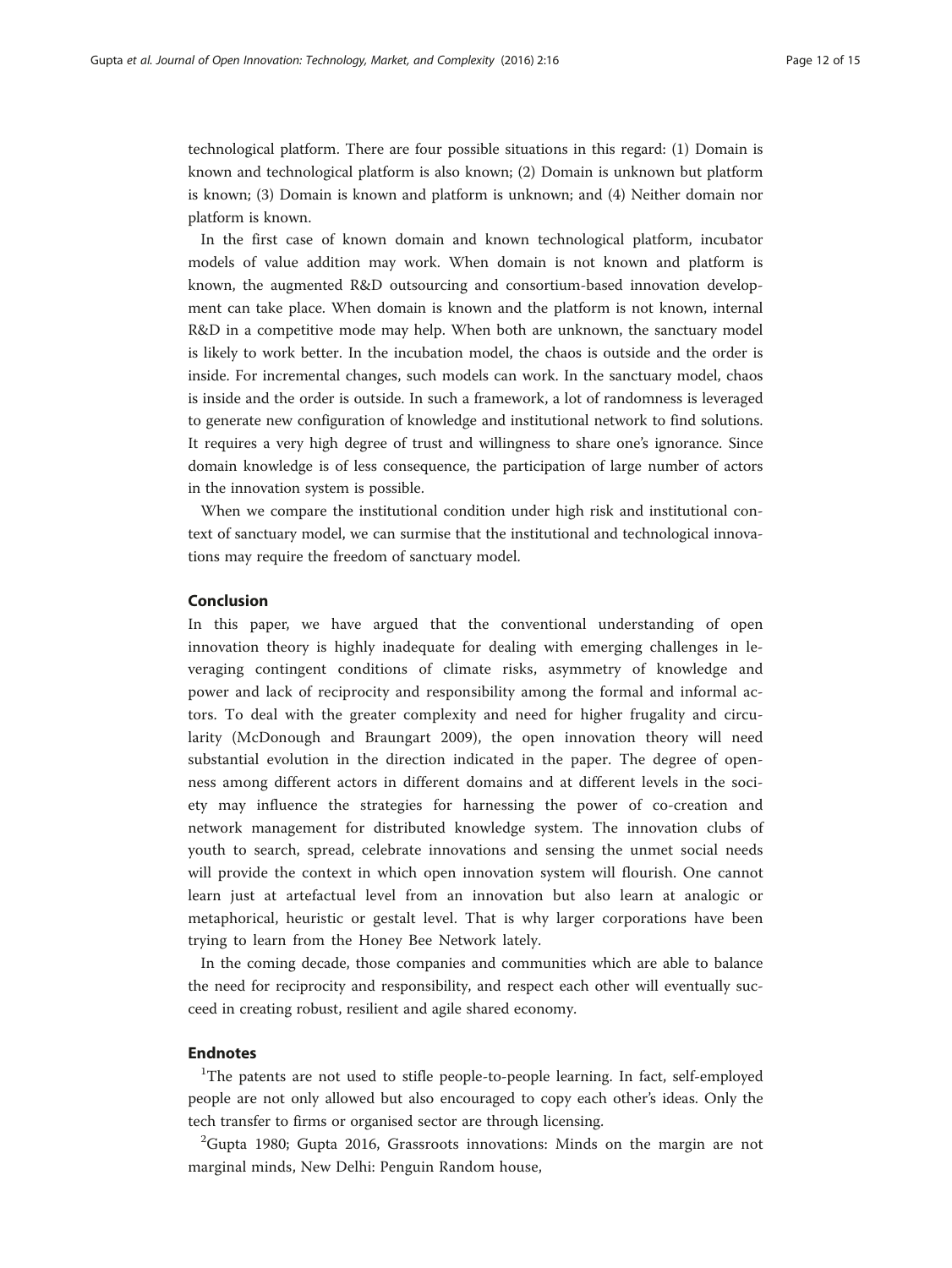#### <span id="page-12-0"></span>Acknowledgement

The publishing fee of this paper was supported by the DGIST R&D Program of the Ministry of Science, ICT and Future Planning(16-IT). Authors are grateful to umpteen grassroots innovators, staff of SRISTI, GIAN and NIF for contributing to the valuable insights shared in this paper. The responsibility for any inadequacy and limitations rest with the senior authors Anil Gupta and Anamika R Dey. This work draws upon doctoral thesis research being pursued by Anamika R Dey.

#### Received: 30 May 2016 Accepted: 24 June 2016 Published online: 26 August 2016

#### References

Baldwin, C., & von Hippel, E. (2011). Modeling a paradigm shift: From producer innovation to user and open collaborative innovation. Organization Science, 22(6), 1399–1417.

Bansemir, B, & Neyer, AK. (2009). From idea management systems to interactive innovation management systems: Designing for interaction and knowledge exchange. IDEA, 1, 1–2009.

Bogers, M, Afuah, A, & Bastian, B (2010). Users as innovators: a review, critique, and future research directions. Journal of Management. doi[:10.1177/0149206309353944.](http://dx.doi.org/10.1177/0149206309353944)

Bughin, J, Chui, M, & Johnson, B. (2008). The next step in open innovation. McKinsey Quarterly, 4, 112–122.

Chesbrough, HW. (2003). Open Innovation: The New Imperative for Creating and Profiting from Technology. Boston: Harvard Business School Press.

Chesbrough, HW. (2006). The era of open innovation. Managing innovation and change, 127(3), 34–41. Chesbrough, HW. (2011). Bringing open innovation to services. MIT Sloan Management Review, 52(2), 85. Dahlander, L, & Gann, DM. (2010). How open is innovation? Research Policy, 39(6), 699–709.

- De Jong, JP, Vanhaverbeke, W, Kalvet, T, & Chesbrough, H. (2008). Policies for open innovation: Theory, framework and cases. Tarmo Kalvet.
- De Wit, J, Dankbaar, B, & Vissers, G. (2007). Open innovation: the new way of knowledge transfer? Journal of Business Chemistry, 4(1), 11–19.

Dey, AR. (2015). Coping creatively with Climate Risks: Farmers' adjustment with floods in eastern India, paper presented at the third ICCIG, 2015, IIM Ahmedabad, accepted for inclusion in the proceedings.

Dey, A, & Gupta, AK. (2015). Empathetic innovations for sustainable communities: Heuristics for extremely affordable innovations. In P. Stebbing & U. Tischner (Eds.), Changing Paradigms: Designing for a Sustainable Future. Cumulus: Helsinki.

Dey, A, & Gupta, A. (2016). Open Innovation at different levels for Higher Climate Risk Resilience (STS special issue (SSCI) of SOItmC and CSCOM 2016). forthcoming.

Dey, A, Singh, G, & Gupta, AK. (2015a). Coping creatively with Climate Risks: Farmers' adjustment with floods in eastern India, paper presented At the third ICCIG. Ahmedabad: IIM.

- Dey, A, Singh, G, & Gupta, AK. (2015b). Innovative incentives for in-situ conservation of agro-biodiversity for strengthening community adaptation with climate change. Ahmedabad: IIMA, Mimeo.
- Dey, A, Singh, G, & Gupta, AK. (2015c). Role of Intermediaries in bridging and blending formal and informal sectors for an Inclusive Innovation system presented at Third ICCIG with Dharambir Kambhoj. Ahmedabad: IIM, mimeo.
- Dey, A, Singh, G, & Gupta, A. (2015d). Women in climate change adaptation: role reversal from beneficiaries to advisors. Ahmedabad: IIM, Mimeo.
- Di Minin, A, Frattini, F, & Piccaluga, A. (2010). Fiat: open innovation in a downturn (1993–2003). California Management Review, 52(3), 132–159.

Esders, M. (2013). Reciprocal and Responsible Innovation for Sustainable and Inclusive Development. Vikalpa, 38(3), 120–122. Fleming, L. (2007). Breakthroughs and the" long tail" of innovation. MIT Sloan Management Review, 49(1), 69.

Gassmann, O, & Enkel, E. (2004). Towards a theory of open innovation: three core process archetypes. R&D management conference, 6(0), 1–18.

Govindarajan, V, & Trimble, C. (2012). Reverse innovation: a global growth strategy that could pre-empt disruption at home. Strategy & Leadership, 40(5), 5-11.

Gupta, AK. (1980). Communicating with farmers-Cases in agricultural communication and institutional support measures. New Delhi: IIPA.

Gupta, AK. (1981). Social Effects of Rural Projects Monitoring Through People's Participation. In International Review of Administrative Sciences, No.3 (Vol. XLVII, pp. 241–251).

Gupta, AK. (1984). Socio-Ecological Paradigm for Analyzing Problems of Poor in Dry Regions, Ecodevelopment News, (Paris) 32-33, March 1985 (pp. 68–74).

Gupta, AK. (1985). Socio-Ecological Paradigm for Analyzing Problems of Poor in Dry Regions, Ecodevelopment News, (Paris) No.32-33,pp 68–74.

Gupta, AK. (1988). Survival Under Stress: Socio Ecological Perspective on Farmers' Innovation and Risk Adjustments, W.P. No. 738 (International Congress on Plant Physiology, New Delhi,1988., revised version published in Capitalism, Nature and Socialism,5. 1990, pp. 79–96).

Gupta, AK. (1990). The Right To Resource: Peasant Knowledge, Protocol of Its 'Extraction' and Ethics of Collaboration In Extractions. W.P.No.851, January 1990, p12. Also published in brief as Peasant Knowledge - Who has rights to use it? ILEIA, News Letter, March 1990, p. 24–25.

Gupta, AK. (1995a). People's Knowledge for Survival: Grassroots Innovations for Sustainable Natural Resource Management. In IFAD's International Conference on Hunger & Poverty in Brussels during November (pp. 16–23).

Gupta, AK. (1995b). In S. Abdus Samad, T. Watanabe, & S.-J. Kim (Eds.), Sustainable Institutions for Natural Resource Management: How do we participate in people's plans?" by APDC in People's Initiatives for Sustainable Development: Lessons of Experience (Chapter 15, pp. 341–373).

Gupta, AK. (1998). In L. D. Guruswamy & J. A. McNeely (Eds.), Rewarding Local Communities for Conserving Biodiversity: The Case of the Honey Bee in Protection of Global Biodiversity: Converging Strategies (pp. 180–189). Durham and London: Duke University Press.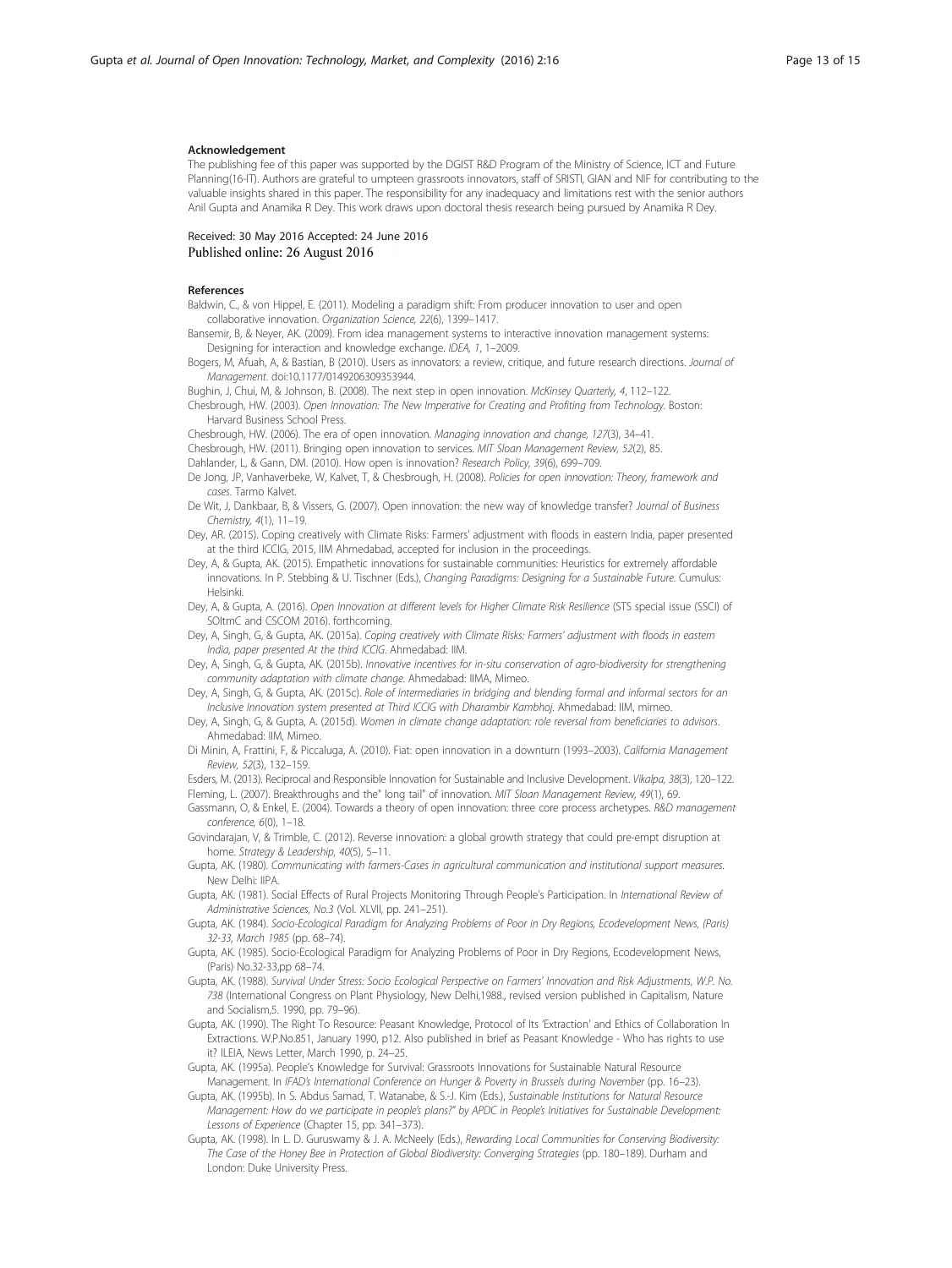<span id="page-13-0"></span>Gupta, AK. (2000). Rewarding Traditional Knowledge and Contemporary Grassroots Creativity:1:The Role of Intellectual Property Protection. [www.ksg.harvard.edu/sustsci/ists/TWAS\\_0202/gupta\\_0500.pdf.](http://www.ksg.harvard.edu/sustsci/ists/TWAS_0202/gupta_0500.pdf)

- Gupta, AK. (2002). Rewarding conservation of biological and genetic resources and associated traditional knowledge and contemporary grassroots creativity. Indian Institute of Management. Wipo-Unep Study on the Role of Intellectual Property Rights in the Sharing of Benefits Arising from the Use of Biological Resources and Associated Traditional Knowledge-Study knowledge, based on the data collected from Mali, Nigeria and India (No. 4) (WIPO-UNEP). Geneva: WIPO.
- Gupta, AK. (2003). The Role of Intellectual Property Rights in preserving the spirit of Experimentation, Innovation and conservation at Grassroots Level, IPR and Enviorbment (p. 53). Geneva: UNEP.
- Gupta, AK. (2006). From sink to source: The Honey Bee Network documents indigenous knowledge and innovations in India. Innovations, 1(3), 49–66.
- Gupta, AK. (2007). How local knowledge can boost scientific studies. [http://www.scidev.net/global/bioprospecting/](http://www.scidev.net/global/bioprospecting/opinion/how-local-knowledge-can-boost-scientific-studies.html) [opinion/how-local-knowledge-can-boost-scientific-studies.html.](http://www.scidev.net/global/bioprospecting/opinion/how-local-knowledge-can-boost-scientific-studies.html)
- Gupta, AK. (2009a) Indian Hidden hotebd of invention, Ted talk. [http://www.ted.com/talks/anil\\_gupta\\_india\\_s\\_hidden\\_](http://www.ted.com/talks/anil_gupta_india_s_hidden_hotbeds_of_invention?language=en) [hotbeds\\_of\\_invention?language=en](http://www.ted.com/talks/anil_gupta_india_s_hidden_hotbeds_of_invention?language=en)
- Gupta, AK. (2011). Inclusive Innovation for harnessing developmental potential at grassroots, Paper invited for the OECD Global Forum on the Knowledge Economy, Paris.
- Gupta, AK. (2012). Innovations for the poor by the poor, Keynote lecture delivered at the Wits University Innovation for Development: Frontiers of Research, Policy and Practice Symposium, Feb 24–26, 2010, Johannesburg, International Journal of Technological Learning. Innovation and Development, 5(1–2), 28–39.
- Gupta, AK. (2013). Tapping the entrepreneurial potential of grassroots innovation. Global Perspectives on How Social Innovation Can Promote the Well-Being of Humanity. Sanford Social Innovation Review., 11(3), 18–21.
- Gupta, AK (2014a). Tensions in open innovation systems, honey bee network perspective. [http://www.slideshare.net/](http://www.slideshare.net/anilgb/tensions-in-open-innovation-systems-honey-bee-network) [anilgb/tensions-in-open-innovation-systems-honey-bee-network](http://www.slideshare.net/anilgb/tensions-in-open-innovation-systems-honey-bee-network) perspective-akg-2014?qid = 60a5c3c9-487b-4874  $a0$ ed-89d7d027b97a&v = &b = &from\_search = 12
- Gupta, AK (2014b). Fertilizing imagination: From informationto innovation. [http://www.slideshare.net/anilgb/fertilizing](http://www.slideshare.net/anilgb/fertilizing-imagination-july-2014)[imagination-july-2014](http://www.slideshare.net/anilgb/fertilizing-imagination-july-2014)
- Gupta, AK. (2014c). Innovation, Investment, Enterprise: Generating Sustainable Livelihood at Grassroots Through Honey Bee Philosophy; Collaboration for Sustainability and Innovation: A Role For Sustainability (Diego A. Vazquez-Brust, Joseph Sarkis, James J. Cordeiro Eds), Greening of Industry Network Studies, Springer. Science + Business Media Dordrecht, 3, 217–232.
- Gupta, AK. (2015a). Creating an Innovation Playground: corporations and/with communities, Oct 8, 2015. [http://anilg.](http://anilg.sristi.org/creating-an-innovation-playground-corporations-andwith-communities/) [sristi.org/creating-an-innovation-playground-corporations-andwith-communities/](http://anilg.sristi.org/creating-an-innovation-playground-corporations-andwith-communities/)
- Gupta, AK. (2015b). A journey of 25, 250, 2500 years…Open source standards of excellence: far into future, (Editorial), Honey Bee Newsleter, special 25th year anniversary issue, 25(4), 26(1), 2015.
- Gupta, AK (2016). Designing innovation, insitutions for social transformation. [http://www.slideshare.net/anilgb/](http://www.slideshare.net/anilgb/designing-innovation-insitutions-for-social-transformation-d1s3-gupta-anil-iciig?qid=60a5c3c9-487b-4874-a0ed-89d7d027b97a&v=&b=&from_search=8) [designing-innovation-insitutions-for-social-transformation-d1s3-gupta-anil-iciig?qid=60a5c3c9-487b-4874-a0ed-](http://www.slideshare.net/anilgb/designing-innovation-insitutions-for-social-transformation-d1s3-gupta-anil-iciig?qid=60a5c3c9-487b-4874-a0ed-89d7d027b97a&v=&b=&from_search=8)[89d7d027b97a&v=&b=&from\\_search=8](http://www.slideshare.net/anilgb/designing-innovation-insitutions-for-social-transformation-d1s3-gupta-anil-iciig?qid=60a5c3c9-487b-4874-a0ed-89d7d027b97a&v=&b=&from_search=8)
- Gupta, Anil K, 2007, How to protect the Inventions of the poor, [http://www.scidev.net/global/knowledge-economy/](http://www.scidev.net/global/knowledge-economy/opinion/how-to-protect-the-inventions-of-the-poor.html) [opinion/how-to-protect-the-inventions-of-the-poor.html](http://www.scidev.net/global/knowledge-economy/opinion/how-to-protect-the-inventions-of-the-poor.html)
- Gupta, AK, & Mashelkar, RA. (2005). Women and Formal and Informal Science, IIMA Working Paper No.2005-05-02, May 2005, published in History of Science, Philosophy and Culture in Indian Civilisation (General Editor: D.P. Chattopadhyaya), Volume IX Part 3. In B. Ray (Ed.), Women of India: Colonial and Post-colonial Periods (Vol. Chapter 10, pp. 208–235). New Delhi: Sage Publications India Pvt Ltd.
- Gupta, AK, & Mathur, K. (1984). Action Research for Micro, Level Planning: A Self Appraisal. International Review of Administrative Sciences, L(1), 60–68.
- Gupta, AK, & Sinha, R. (2002). Contested domains, fragmented spaces: rights, responsibilities and rewards for conserving biodiversity and associated knowledge systems". In P. S. Ramakrishnan, R. K. Rai, R. P. S. Katwal, & S. Mehndiratta (Eds.), Traditional Ecological Knowledge for Managing Biosphere Reserves in South and Central Asia (pp. 161–181). New Delhi: Oxford & IBH Publishing Co. Pvt Ltd.
- How, J. (2006). The rise of Crowdsourcing, Wired Magazine Issue 14.06 June 2006. [http://www.wired.com/wired/archive/](http://www.wired.com/wired/archive/14.06/crowds_pr.html) [14.06/crowds\\_pr.html](http://www.wired.com/wired/archive/14.06/crowds_pr.html)
- Hyo, J, Yun, J, Won, D, & Park, K. (2016). Dynamics from open innovation to evolutionary change. Journal of Open Innovation: Technology, Market, and Complexity Technology, Market, and Complexity, 2, 7. doi:[10.1186/s40852-016-0033-0.](http://dx.doi.org/10.1186/s40852-016-0033-0)
- Immelt, JR, Govindarajan, V, & Trimble, C. (2009). How GE is disrupting itself. Harvard Business Review, 87(10), 56–65.
- Laursen, K., & Salter, A. (2006). Open for innovation: the role of openness in explaining innovation performance among U.K. manufacturing firms. Strategic Management Journal, 27, 131–150.
- Laursen, K., & Salter, A. (2014). The paradox of openness: appropriability, external search and collaboration. Research Policy, 43(5), 867–878.
- Macnaghten, P, Owen, R, Stilgoe, J, Wynne, B, Azevedo, A, de Campos, A, Chilvers, J, Dagnino, R, di Giulio, G, Frow, E, Garvey, B, Groves, C, Hartley, S, Knobel, M, Kobayashi, E, Lehtonen, M, Lezaun, J, Mello, L, Monteiro, M, Pamplona da Costa, J, Rigolin, C, Rondani, B, Staykova, M, Taddei, R, Till, C, Tyfield, D, Wilford, S, & Velho, L. (2014). Responsible innovation across borders: tensions, paradoxes and possibilities. Journal of Responsible Innovation, 1(2), 191-199.
- Mayer, RC, Davis, JH, & Schoorman, FD. (1995). An integrative model of organizational trust. Academy of Management Review, 20(3), 709–734.
- McDonough, W., & Braungart, M. (2009). Cradle to cradle: Remaking the way we make things. London: Vintage.
- Moritz, M, Redlich, T, Krenz, P, Buxbaum-Conradi, S, & Wulfsberg, JP. (2015, August). Tesla Motors, Inc.: Pioneer towards a new strategic approach in the automobile industry along the open source movement?. InManagement of Engineering and Technology (PICMET), 2015 Portland International Conference on (pp. 85–92). IEEE.
- Owen, R, Stilgoe, J, Macnaghten, P, Gorman, M, Fisher, E, & Guston, D. (2013). A framework for responsible innovation. Responsible innovation: managing the responsible emergence of science and innovation in society, 27–50